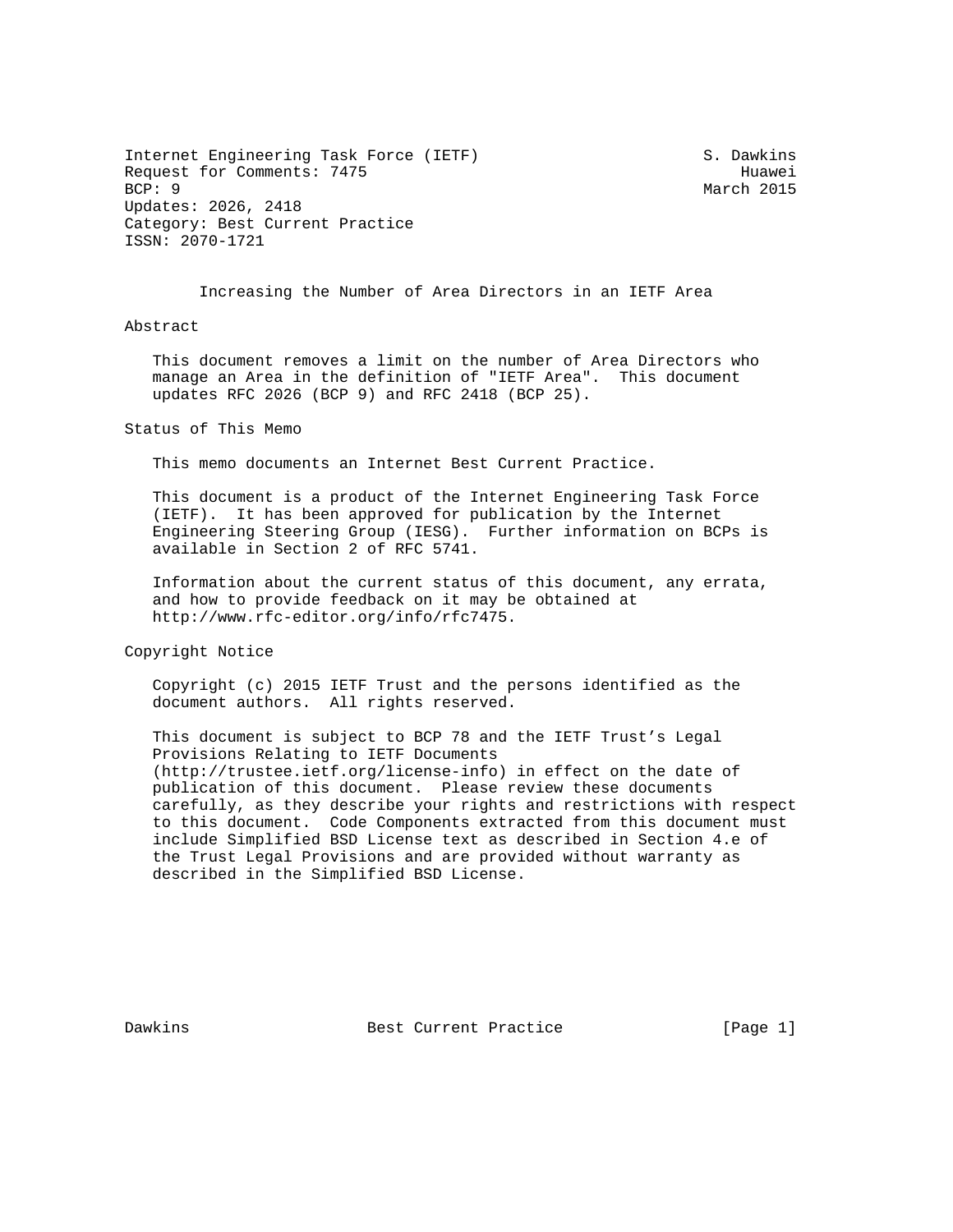Table of Contents

| 5.1. Normative References 4   |  |  |  |  |  |  |  |  |  |
|-------------------------------|--|--|--|--|--|--|--|--|--|
| 5.2. Informative References 4 |  |  |  |  |  |  |  |  |  |
|                               |  |  |  |  |  |  |  |  |  |
|                               |  |  |  |  |  |  |  |  |  |

## 1. Introduction and Scope

 This document updates RFC 2026 ([RFC2026], BCP 9) to remove a limit on the number of Area Directors who manage an Area in the definition of "IETF Area". This document also updates RFC 2418 ([RFC2418], BCP 25) to reflect this updated definition.

 The change described in this document is intended to allow the IESG additional flexibility in organizing the IETF's work. It does not make any changes to the role of an Area and does not argue that assigning more than two Area Directors to an Area is an optimal solution in the long run. In particular, this change is not intended to increase the size of the IESG significantly. If several Areas will require more than two Area Directors, the IESG should consider investigating alternative ways of organizing the IETF's work.

2. Discussion

 In recent discussions, the IESG has explored splitting and combining Areas. One proposal resulted in a single Area that would be managed by three Area Directors.

 An Area managed by three Area Directors conflicts with this definition in Section 14, "DEFINITIONS OF TERMS" of RFC 2026 ([RFC2026]):

 IETF Area - A management division within the IETF. An Area consists of Working Groups related to a general topic such as routing. An Area is managed by one or two Area Directors.

 A similar statement appears in Section 1, "Introduction" of RFC 2418 ([RFC2418]):

Each IETF area is managed by one or two Area Directors (ADs).

Dawkins **Best Current Practice** [Page 2]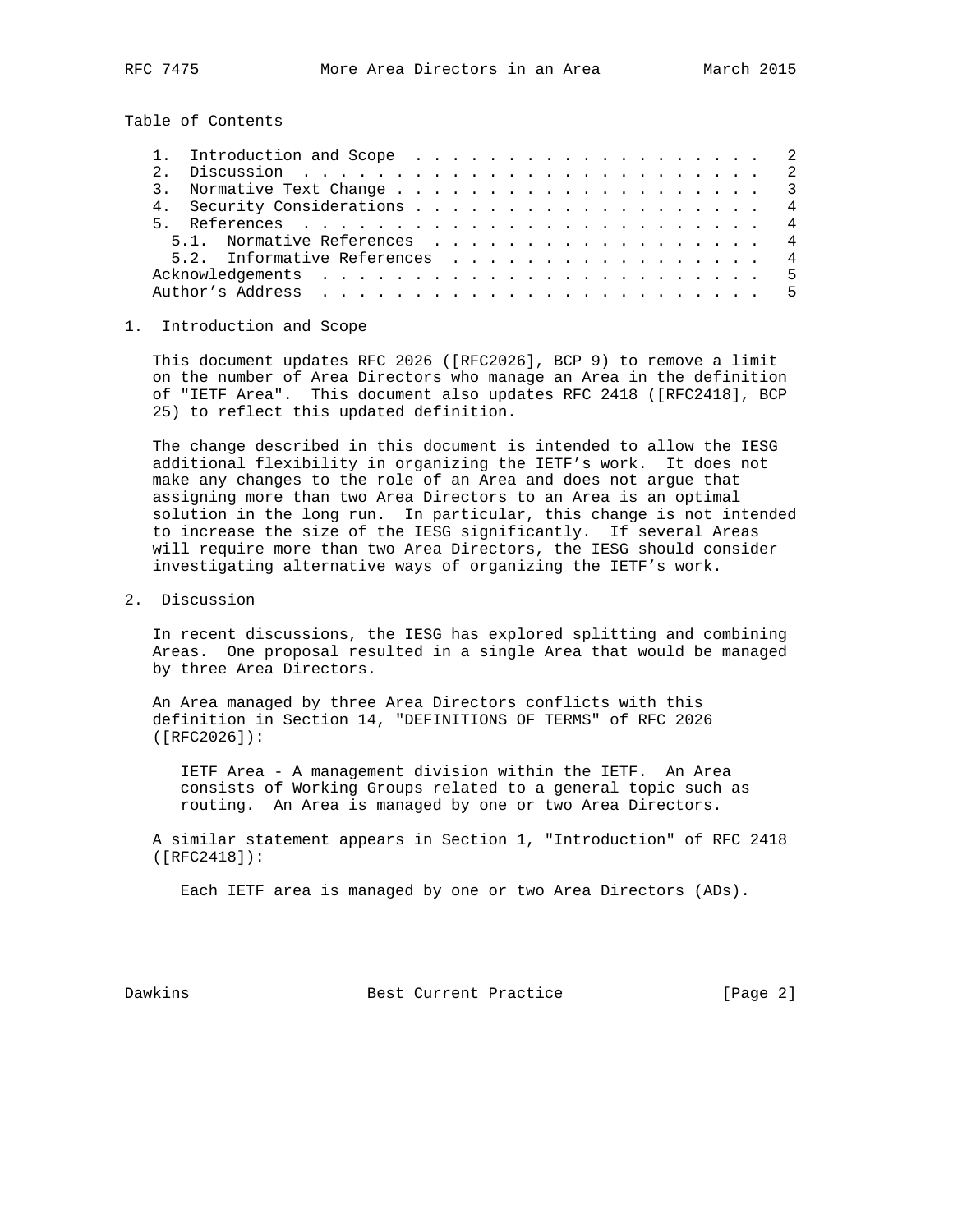While it's true that recent IESGs have had two Area Directors in each Area except for the General Area, the number of Area Directors in each Area has varied since the publication of RFC 1396 ([RFC1396]). (For reference, see <http://www.ietf.org/iesg/past-members.html>.)

 This variation was due to a number of factors, including workload and personal preferences, and happened as a natural part of the IESG organizing itself to do the work the IESG is chartered to do.

 At one point, the IESG placed three Area Directors in a single Area (Scott Bradner, Deirdre Kostick, and Michael O'Dell, in the Operational & Management Requirements Area, between IETF 36 and IETF 37 in 1996).

 The last time the IESG increased the number of Area Directors in an Area was when they requested that the Nominating Committee provide a second Area Director in the Routing Area in 1999. Although the number of Area Directors in an Area hasn't changed since then, the IESG continues to be responsible for specifying the positions that the Nominating Committee fills each year.

 It is consistent with the IESG's role in creating and dismantling entire Areas to allow the IESG flexibility in assigning enough Area Directors who have been selected by the Nominating Committee to effectively manage the working groups within an Area.

 Note the requirement in RFC 7437 ([RFC7437], BCP 10) that the Nominating Committee review (approximately) half the positions for the IESG each year is unchanged. The Nominating Committee may assign an appropriate term duration for each position to ensure the ideal application of this rule in the future, and this is also unchanged.

3. Normative Text Change

 For this text (OLD) in Section 14, "DEFINITIONS OF TERMS" of RFC 2026 ([RFC2026]):

 IETF Area - A management division within the IETF. An Area consists of Working Groups related to a general topic such as routing. An Area is managed by one or two Area Directors.

Replace with this text (NEW):

 IETF Area - A management division within the IETF. An Area consists of Working Groups related to a general topic such as routing. An Area is managed by one or more Area Directors.

Dawkins **Best Current Practice** [Page 3]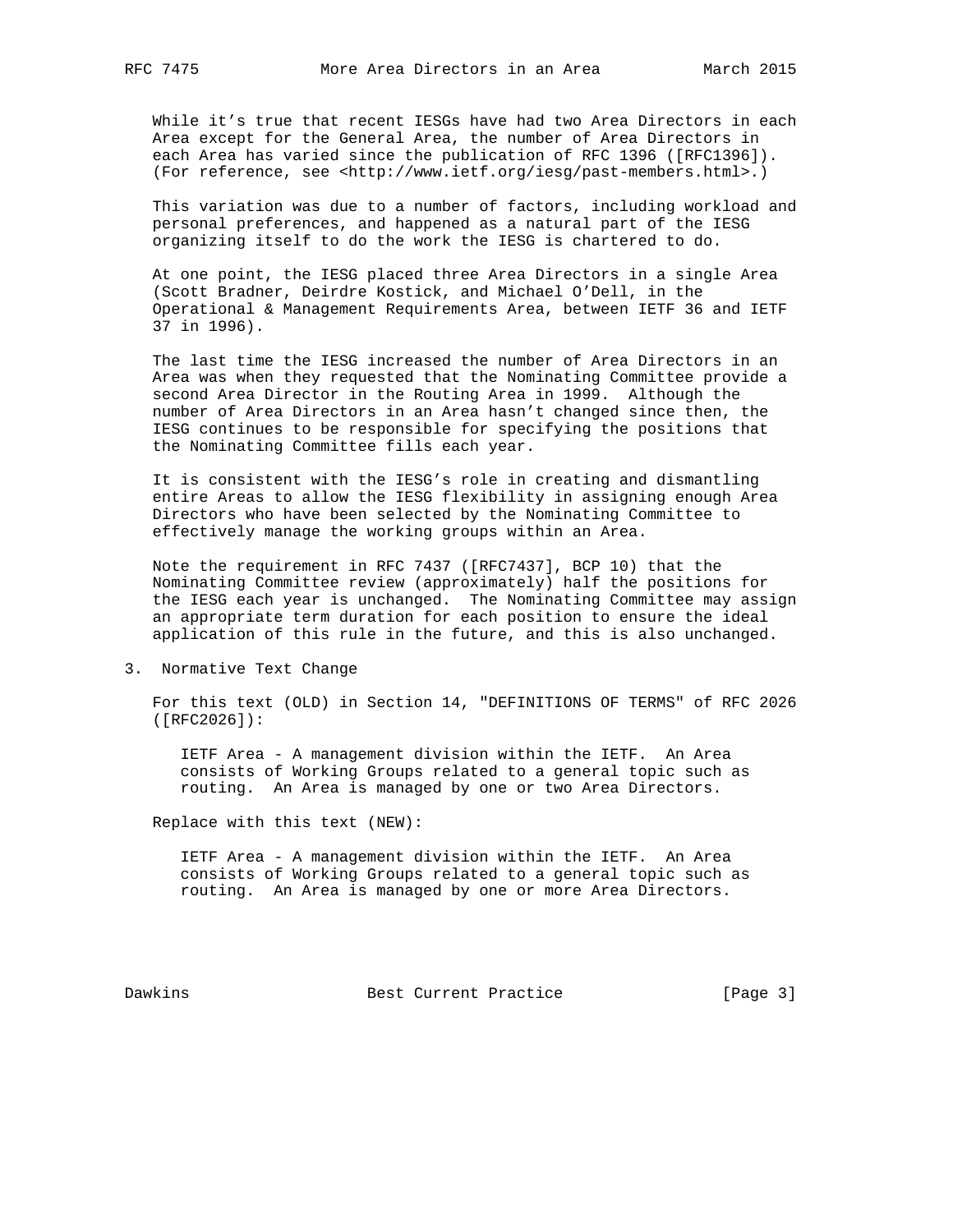For this text (OLD) in Section 1, "Introduction" of RFC 2418 ([RFC2418]):

Each IETF area is managed by one or two Area Directors (ADs).

Replace with this text (NEW):

Each IETF area is managed by one or more Area Directors (ADs).

 Informational RFCs such as RFC 3710 ([RFC3710]) and informal descriptions of IETF organizational structure that also describe IETF Areas as being managed by one or two Area Directors should be considered updated by this normative specification.

4. Security Considerations

 This document updates an IETF process BCP and has no direct Internet security implications.

- 5. References
- 5.1. Normative References
	- [RFC2026] Bradner, S., "The Internet Standards Process -- Revision 3", BCP 9, RFC 2026, October 1996, <http://www.rfc-editor.org/info/rfc2026>.
	- [RFC2418] Bradner, S., "IETF Working Group Guidelines and Procedures", BCP 25, RFC 2418, September 1998, <http://www.rfc-editor.org/info/rfc2418>.
	- [RFC7437] Kucherawy, M., Ed., "IAB, IESG, and IAOC Selection, Confirmation, and Recall Process: Operation of the Nominating and Recall Committees", BCP 10, RFC 7437, January 2015, <http://www.rfc-editor.org/info/rfc7437>.
- 5.2. Informative References
	- [RFC1396] Crocker, S., "The Process for Organization of Internet Standards Working Group (POISED)", RFC 1396, January 1993, <http://www.rfc-editor.org/info/rfc1396>.
	- [RFC3710] Alvestrand, H., "An IESG charter", RFC 3710, February 2004, <http://www.rfc-editor.org/info/rfc3710>.

Dawkins **Best Current Practice** [Page 4]